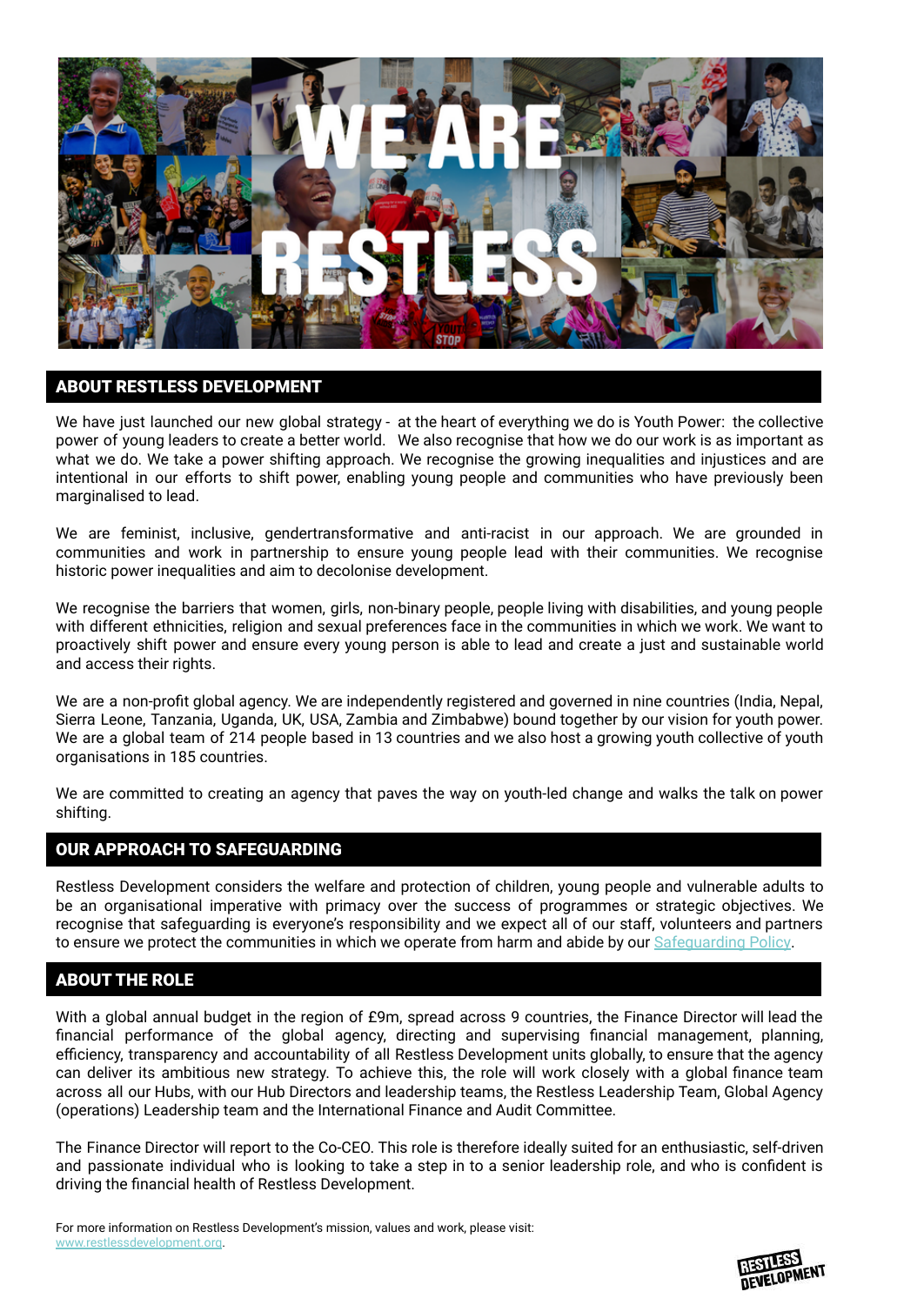# ABOUT THE ROLE

| Job title                   | <b>Global Finance Director</b>                                                                                                                 |  |
|-----------------------------|------------------------------------------------------------------------------------------------------------------------------------------------|--|
| Location                    | Global (but must be in one of our Restless Hub countries)                                                                                      |  |
| <b>Salary</b>               | Please see our global salary scale showing the Director level gross salaries by<br>Restless hub country / city - here.                         |  |
| <b>Preferred start date</b> | As soon as possible                                                                                                                            |  |
| <b>Length of contract</b>   | Initially 2 years with view to extend                                                                                                          |  |
| <b>Visa requirements</b>    | Must have the right to work in one of the Restless hub countries. (India, Nepal, Sierra<br>Leone, Tanzania, Uganda, UK, USA, Zambia, Zimbabwe) |  |
| <b>Reports to</b>           | Co CEO                                                                                                                                         |  |
| <b>Direct reports</b>       | <b>Head of Finance</b>                                                                                                                         |  |
| <b>Expected travel</b>      | 2-4 weeks International travel annually                                                                                                        |  |

# **KEY PRIORITIES**

## **1. Global leadership of financial health, management and accountability:**

- Quarterly consolidated financial position and analysis for the Chief Executive, Restless Leadership Team, Finance & Audit Committee and Trustees
- Global cash flow and controls management across Restless Development ensuring appropriate global treasury and banking solutions
- Business planning and building on a global full cost recovery model as well as contribution analysis for fee based contracts.
- All accounting procedures and systems in Restless Development, ensuring all financial records and reporting systems are in accordance with generally accepted auditing standards and accounting principles, with appropriate internal controls

## **2. Oversight of financial sustainability and risk/opportunity assessment:**

- Leading the annual budgeting process
- Risk/opportunity forecasting and action planning systems embedded in the management and planning processes, at all levels of the organisation and for Trustees
- Financial risk across the organisation ensuring timely and accurate review of the financial position of the agency, and effective management of foreign exchange risk

## **3. Responsible for compliance and transparency:**

- Compliance with regulations and requirements of the UK Charity Commission and Companies House
- Representation of Restless Development in financial matters to the UK's Charity Commission and HMRC
- The preparation of all financial reports, including income statements, balance sheets, reports to Trustees, tax returns, and reports for government regulatory agencies
- Shared responsibility for the timely submissions of all grants and contract reporting
- All annual audits globally, specifically managing a UK consolidated audit and preparing management response to auditor letter
- Restless Development's compliance with IATI (International Aid Transparency Initiative)

## **4. Company Secretary and secretary to Trustee Finance & Audit Committee**

- Serve as management liaison to Trustees' Finance & Audit Committee
- Record minutes of all F&A Meetings, and communicates minutes to F&A Committee in a timely manner for review and approval
- Attend and present finance updates to trustees
- Perform duties of Company Secretary

# **5. Other**

- You may occasionally be required to work on weekends and/or public holidays, for which time off in lieu will be granted
- Other duties as required.

For more information on Restless Development's mission, values and work, please visit: [www.restlessdevelopment.org](http://www.restlessdevelopment.org).

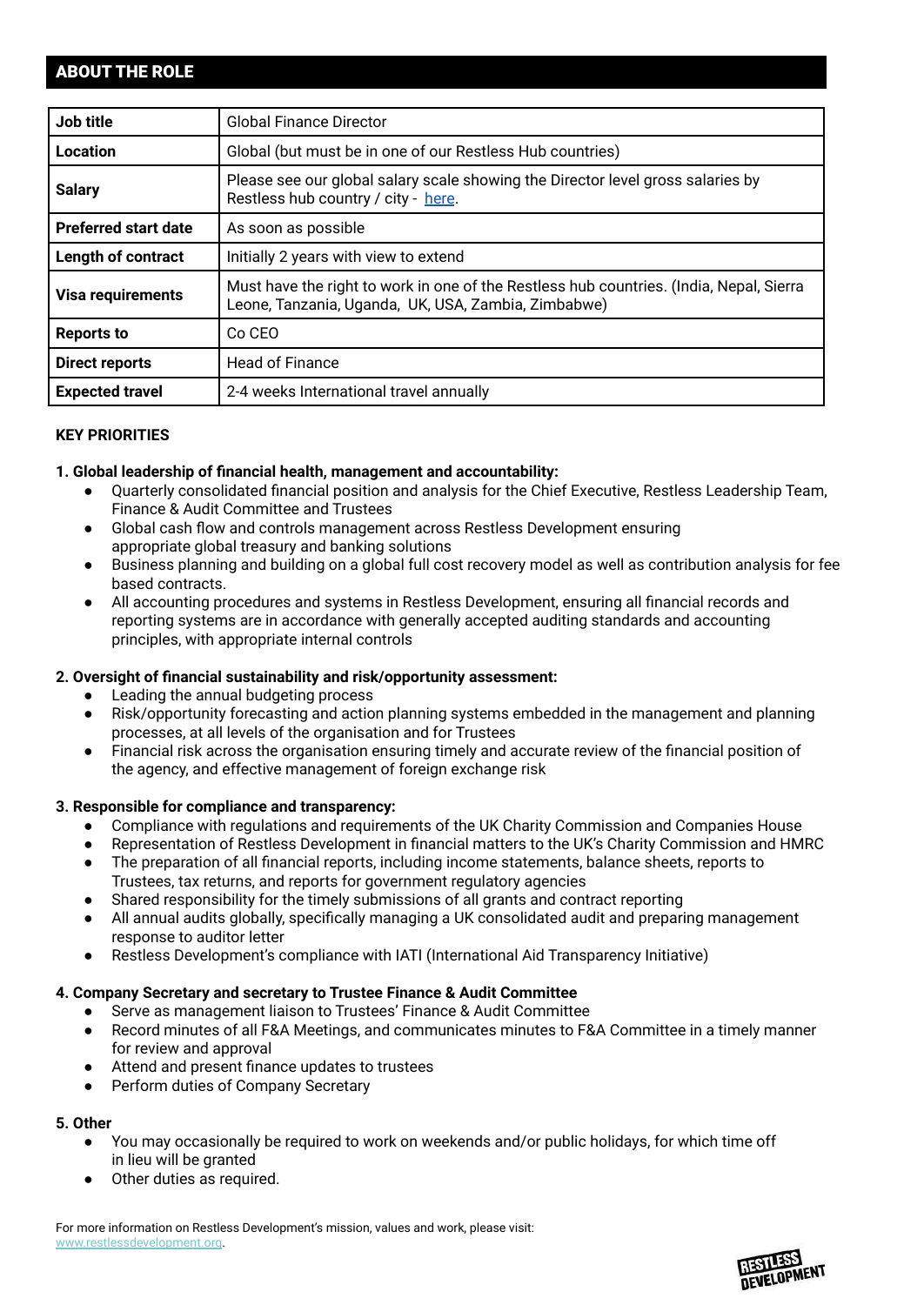# ABOUT YOU

We are looking for people with the right competencies and skills for the role, and who demonstrate the personal qualities consistent with our [Values](http://restlessdevelopment.org/our-values).

| <b>Values</b>                                                                                | <b>Behaviours</b>          | What we expect of the Global Finance Director                                                                                                                                                                                                                                                                           |
|----------------------------------------------------------------------------------------------|----------------------------|-------------------------------------------------------------------------------------------------------------------------------------------------------------------------------------------------------------------------------------------------------------------------------------------------------------------------|
|                                                                                              | Values-led                 | Inspires a Restless passion in external partners and all staff. Consider the<br>Restless Values when making decisions and taking measured risks at a<br>strategic level.                                                                                                                                                |
| We are who we serve.<br>We are brave.                                                        | Innovation                 | Maintains a focus on aligning the organisational vision for long-term growth<br>in a changing world; drawing inspiration from external partners and global<br>best-practice to drive innovation across the Hub or International Unit. Takes<br>measured risks and solves complex issues with creativity and innovation. |
|                                                                                              | <b>Delivers Quality</b>    | Ensures organisational excellence in the face of challenges or constraints;<br>identifying opportunities to advance the Restless mission through the work<br>of others. Ensures the Hub or International Unit is effectively and efficiently<br>resourced to deliver quality against strategic priorities.              |
| <b>HEAD</b><br>We are 100%<br>professional. We<br>prove that young<br>people can             | Decision<br>Making         | Quickly and confidently makes strategic, and sometimes tough, decisions<br>with incomplete or rapidly changing information. Decisively drives change by<br>analysing complex situations and evaluating long term impact on the<br>organisation and external partners.                                                   |
| <b>VOICE</b>                                                                                 | Leadership                 | Creates a compelling organisational vision, sets strategic priorities, and is<br>accountable for performance at a Hub or Unit level. Develops leadership in<br>others for future growth of the organisation.                                                                                                            |
| We generate leaders.<br>We are proud to carry<br>the banner for<br>youth-led<br>development. | People<br>Development      | Aligns their own personal and professional development to current and<br>future organisational needs. Supports and develops Senior Managers and<br>Heads to become future Directors.                                                                                                                                    |
|                                                                                              | Effective<br>Communication | Is able to respond to staff and organisational needs at a national level.<br>Persuades, influences and inspires strategic partners and internal<br>audiences; coaching Senior Managers and Head to do the same.                                                                                                         |
| HANDS<br>We are in it together.<br>We listen and learn.                                      | Collaboration              | Is a role model for regional and global collaboration; maximising the<br>organisational impact through partners and other Restless Development<br>Hubs. Cultivates strategic regional and global partnerships for<br>organisational growth and national positioning.                                                    |

| <b>SKILLS AND EXPERIENCE</b> |                                                                                                                                                                                                                                                                        |  |
|------------------------------|------------------------------------------------------------------------------------------------------------------------------------------------------------------------------------------------------------------------------------------------------------------------|--|
| <b>Essential</b>             | • ACA, ACCA or CIMA qualification or recognised equivalent<br>At least five years' experience in finance management<br>Fluent written and spoken English<br>Strong working knowledge and experience of SORP<br>• Excellent IT, written and verbal communication skills |  |
| <b>Desirable</b>             | Experience in international development preferable<br>Experience in distance management and working with multiple offices<br>internationally preferable<br>Willingness to travel                                                                                       |  |